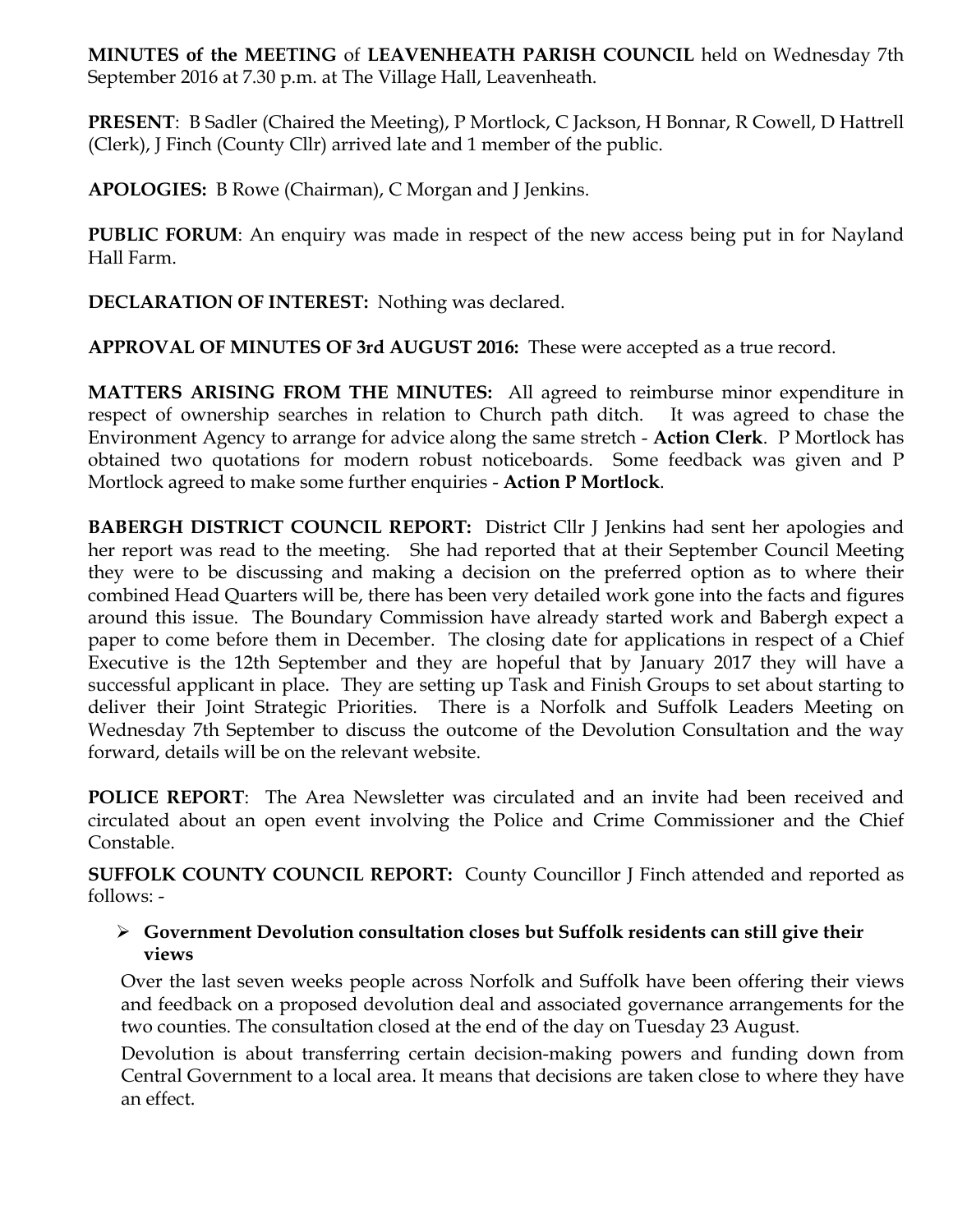The majority of councils across Norfolk and all in Suffolk, along with the New Anglia Local Enterprise Partnership supported the deal and agreed to ask the public for their views.

# **Key elements of proposed Norfolk/Suffolk deal are:**

- £25m funding each year for the next 30 years (£750m) to support economic growth, development of local infrastructure and jobs (this will increase the local economy to £43bn and create 95,000 jobs by 2026)
- £130m investment over five years to support the building of new homes across Norfolk and Suffolk
- Over the lifetime of the deal around 200,000 homes could be delivered
- Control of a £225m transport budget for the next four years
- Control of an existing c£20m annual adult skills fund to ensure the training offer matches the needs of local businesses and the local labour market
- Control of an existing c£2m annual Apprenticeship Grant for employers

As part of the consultation, people have been asked for their views on more decisions being taken locally, rather than at central government and whether they support the creation of a combined authority chaired by a directly elected Mayor for the two counties.

Over 2500 submissions were made as part of the consultation by people completing the online survey. Ipsos-Mori have also been carrying out more than 6000 phone surveys across the two counties to ensure decision makers have a representative sample of views.

Suffolk County Council plans to continue its own consultation until October when Councillors will be asked to give the proposals final approval. The consultation will soon go live on www.suffolk.gov.uk

# Ø **Raising the Bar Community Fund grants are now available**

*Voluntary and Community Sector organisations urged to apply*

A community fund programme that has been created by Suffolk County Council as part of its Raising the Bar Programme is now open for applications.

The Raising the Bar Community grant of up to £20,000 is available for projects aiming to provide a positive environment where learning is valued and children are encouraged; In particular, the grant looks to support the involvement of parents and carers in a way that complements learning at school and early years' settings.

Funding is available to voluntary and community Sector organisations, and is recognition of the valuable contribution that the voluntary and community sector can make to the education of children and young people. In projects, the organisations will be expected to work in partnership with schools or nurseries.

- Enabling parents to support their children with their learning at school/nursery, through additional learning in the home (e.g. reading with their children).
- Helping parents to value their children's education and engage with their school.
- Building parental skills and confidence in supporting their children's education and development.

Further information: Where to find details http://suffolkcf.org.uk/grants/raising-the-bar-community-fund/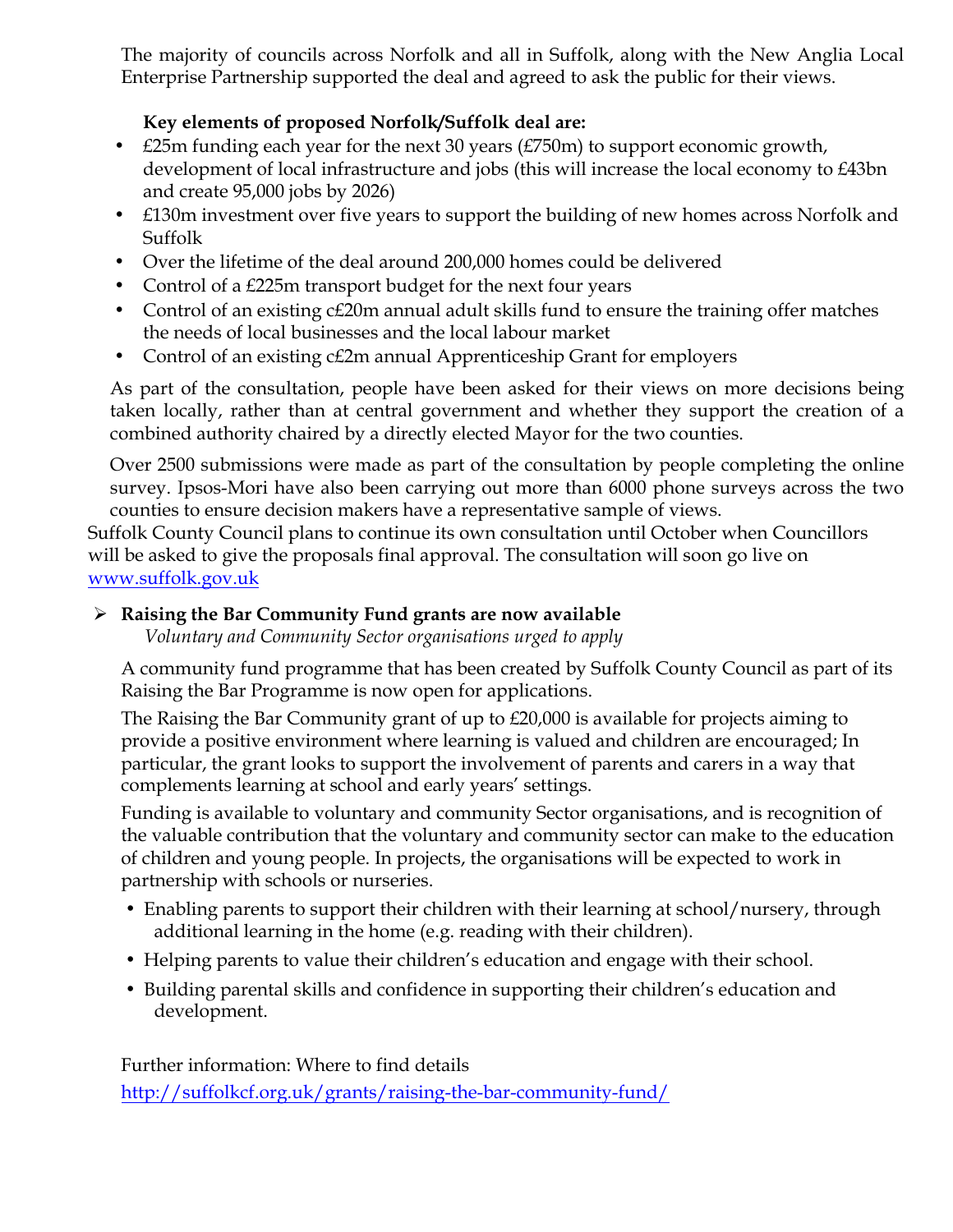## **Closing date - 29th September 2016**

This grant programme has been created by Suffolk County Council as part of its Raising the Bar Programme and involves working in partnership with Suffolk Community Foundation who administer the programme. The current round is targeting projects focused on parental involvement, particularly supporting those who are disadvantaged or deprived.

A grant of up to £20,000 is available to spend over the course of one year but lower cost projects will be equally welcome. We would generally expect for the higher cost projects to involve more than one school and be more transformational.

Following his report, J Finch agreed to chase up the safety issue of school bus waiting at the entrance to Kingsland Lane- **Action J Finch**. The Parish Council had suggested re-locating to a safer location 50 yards up the road to the Village Green gates. J Finch advised on an on-going debate about enforcement of parking offences involving double yellow lines.

**CORRESPONDENCE:** The report had been issued ahead of the meeting and key areas were discussed. It was noted that the entrance has been secured and the ditch cleared at Hargreaves field. P Mortlock advised of the forthcoming closure of the free website facility for Parish Councils in the area. H Bonnar reminded about a fund to help smaller authorities.

**HIGHWAYS**: J Finch confirmed he has been liaising with D Stiff at County Highways in relation to the lack of impact at the A134 crossing. It was agreed for P Mortlock to report the pavement area at the Village Green for Highways to resolve - **Action P Mortlock**. Holes in the road surface along Plough Lane were reported.

**FINANCE:** The bank balances as at 7th September 2016 were **£30623.98** in the Community Account, **£15309.09** in the Reserve Account making a total of **£45933.07**. The Internal and External Audit Reports were read to Council. It was agreed to re-fund R Cowell £7 at next meeting for the land registry fee - **Action Clerk**. The "Reserve Policy" and also the "Option of Reducing the size of the Minutes" will form Agenda items at the October Meeting - **Action Clerk.**

### **The following were authorised for payment: -**

| 1406 | 400.66 | D K Hattrell                   | Clerk's Salary          |
|------|--------|--------------------------------|-------------------------|
| 1407 | 93.60  | <b>Inland Revenue</b>          | Clerk's ddtns & ERS NIC |
| 1408 | 153.59 | SCC - Pension ACC              | Clerk's Pension         |
| 1409 | 543.60 | Tree & Lawn Co Ltd             | V Green                 |
| 1410 | 0.62   | <b>Chilton Office Supplies</b> | Photocopies             |
|      |        |                                |                         |

**Total £1192.07**

**CIRCULAR PATH PROJECT:** R Cowell reported on recent progress and that the various paths were being monitored.

**COMMUNITY WOODLAND:** The annual working picnic was going ahead later in the month. The AGM had been arranged for 18th October. The "pollinator patches" project was being considered.

**VILLAGE HALL:** B Sadler reported that the kitchen has been re-fitted and the decoration is still outstanding. The arrangements for the Quiz night were complete. It was agreed to check on the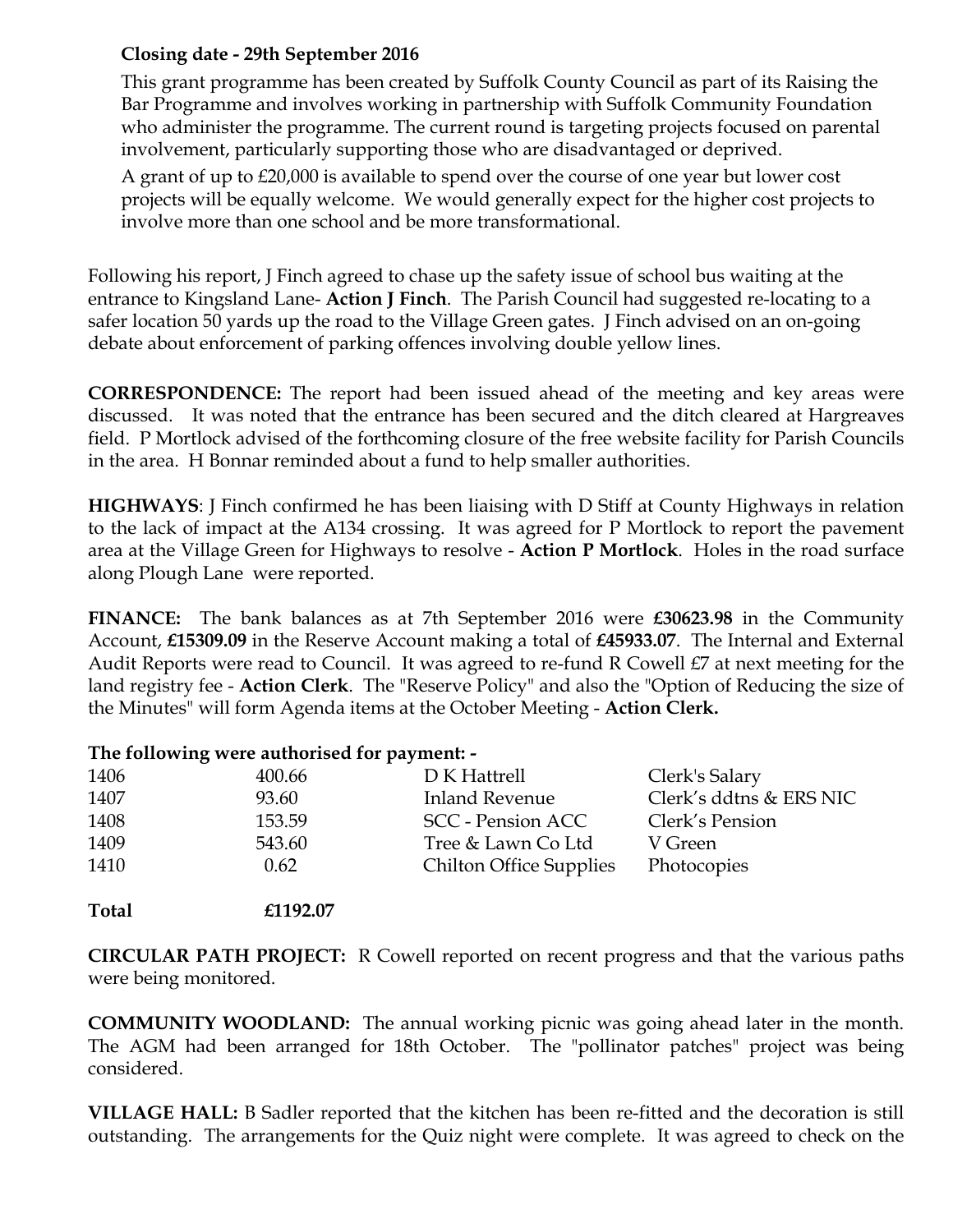Minutes whether an amount had been agreed to contribute towards the kitchen. If not this should form an Agenda item at the October Meeting - **Action Clerk.**

**VILLAGE GREEN:** P Mortlock confirmed the Playground repairs were on-going. Work had started at the pavilion. There is a damaged bench on the Village Green.

**IDEAS TO IMPROVE THE VILLAGE:** Nothing was raised.

**REPORTS AND QUESTIONS FROM CHAIRMAN AND MEMBERS**: R Cowell reported that the public footpath and ditch that were the subject of a forthcoming meeting with the Environment Agency were owned by the developers. This was found from the land registry search. C Jackson reported on plans to cut back brambles on footpaths following exceptional growth this season.

**The meeting closed at 9.25 p.m.**